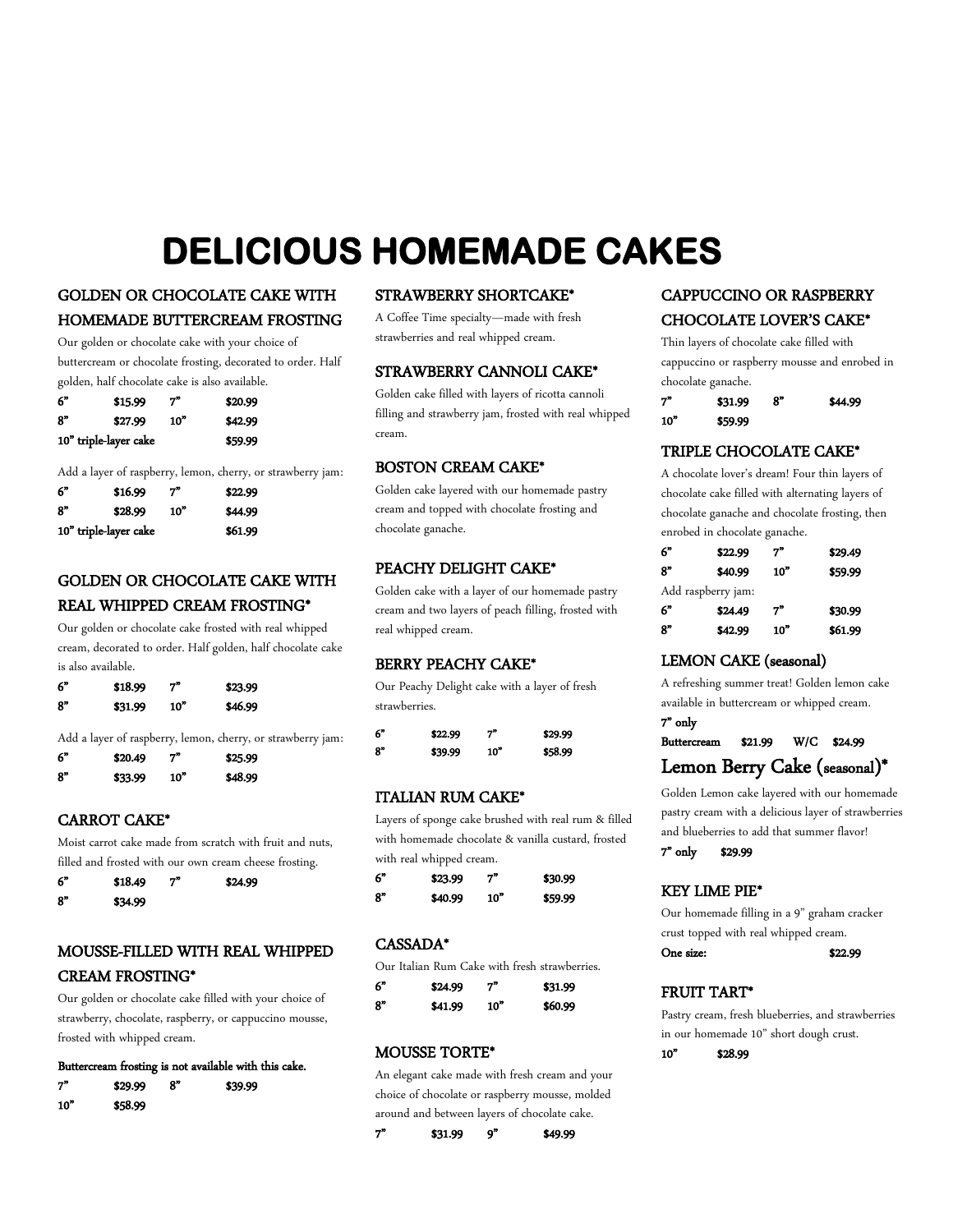# **CUSTOM DECORATED SHEET CAKES**

# GOLDEN, CHOCOLATE OR MARBLE CAKE WITH HOMEMADE BUTTERCREAM FROSTING

Half golden, half chocolate cake is also available. Add your choice of raspberry, lemon, cherry, or strawberry jam filling for an additional charge.

Single ¼ Sheet \$32.99, w/jam \$34.99 ½ Sheet \$61.99, w/jam \$63.99 Full Sheet \$115.99, w/jam \$125.99 Double ¼ Sheet \$61.99, w/jam \$63.99 ½ Sheet \$115.99, w/jam \$125.99 Full Sheet \$219.99, w/jam \$229.99

# CARROT CAKE \*

Moist carrot cake made from scratch with fruit and nuts, filled and frosted with our own cream cheese frosting.

 Full Sheet \$122.99 Single only ¼ Sheet \$34.99 ½ Sheet \$64.99

# GOLDEN, CHOCOLATE, OR MARBLE CAKE WITH

# REAL WHIPPED CREAM FROSTING\*

Half golden, half chocolate cake is also available.

Only available as a single layer cake

Full Sheet \$123.99, w/jam \$131. 99

¼ Sheet \$34.99, w/jam \$36.99 ½ Sheet \$61.99, w/jam \$64.99

# TIRAMISU CAKE\*

Layers of sponge cake soaked with espresso syrup and filled with our special blend of pastry cream and cream cheese, frosted with real whipped cream.

1 ½ layer size only **<sup>⅛</sup>** Sheet \$29.99 ¼ Sheet \$56.99 ½ Sheet \$110.99 Full Sheet \$219.99 STRAWBERRY SHORTCAKE\*

BOSTON CREAM CAKE\*

PEACHY DELIGHT\*

BERRY PEACHY DELIGHT\*

MOUSSE FILLED W/ WHIPPED CREAM FROSTING\*

STRAWBERRY CANNOLI CAKE\*

# JAM WITH WHIPPED CREAM FROSTING\*

ITALIAN RUM CAKE\* (Made with real rum)

The above single layer cakes will serve 20% more people than our regular cakes, as they are split in half and have delicious fillings inside. ¼ Sheet \$38.99 ½ Sheet \$69.99 Full Sheet \$135.99

CASSADA \*Our delicious Italian Rum cake with Fresh Strawberries. MOUSSE BERRY\*

Sponge cake topped with fresh strawberries, whipped cream, chocolate mousse, and finished with a layer of chocolate cake. Frosted with real whipped cream.

### Double unavailable

| 1/8 Sheet \$25.99     | 14 Sheet \$46.99           |  |
|-----------------------|----------------------------|--|
| 1⁄2 Sheet \$82.99     | <b>Full Sheet \$159.99</b> |  |
| Available in the fall |                            |  |

LEMON BERRY\* (seasonal) Our Lemon cake filled with seasonal

berries and fresh whipped cream.

# BERRIES 'N CREAM\* (seasonal)

Our golden cake filled with whipped cream, fresh strawberries, and blueberries and frosted with real whipped cream.

Double unavailable

| % Sheet \$23.99 |         | 1/4 Sheet \$41.99   |  |
|-----------------|---------|---------------------|--|
| ½ Sheet         | \$75.99 | Full Sheet \$139.99 |  |

Available in the summer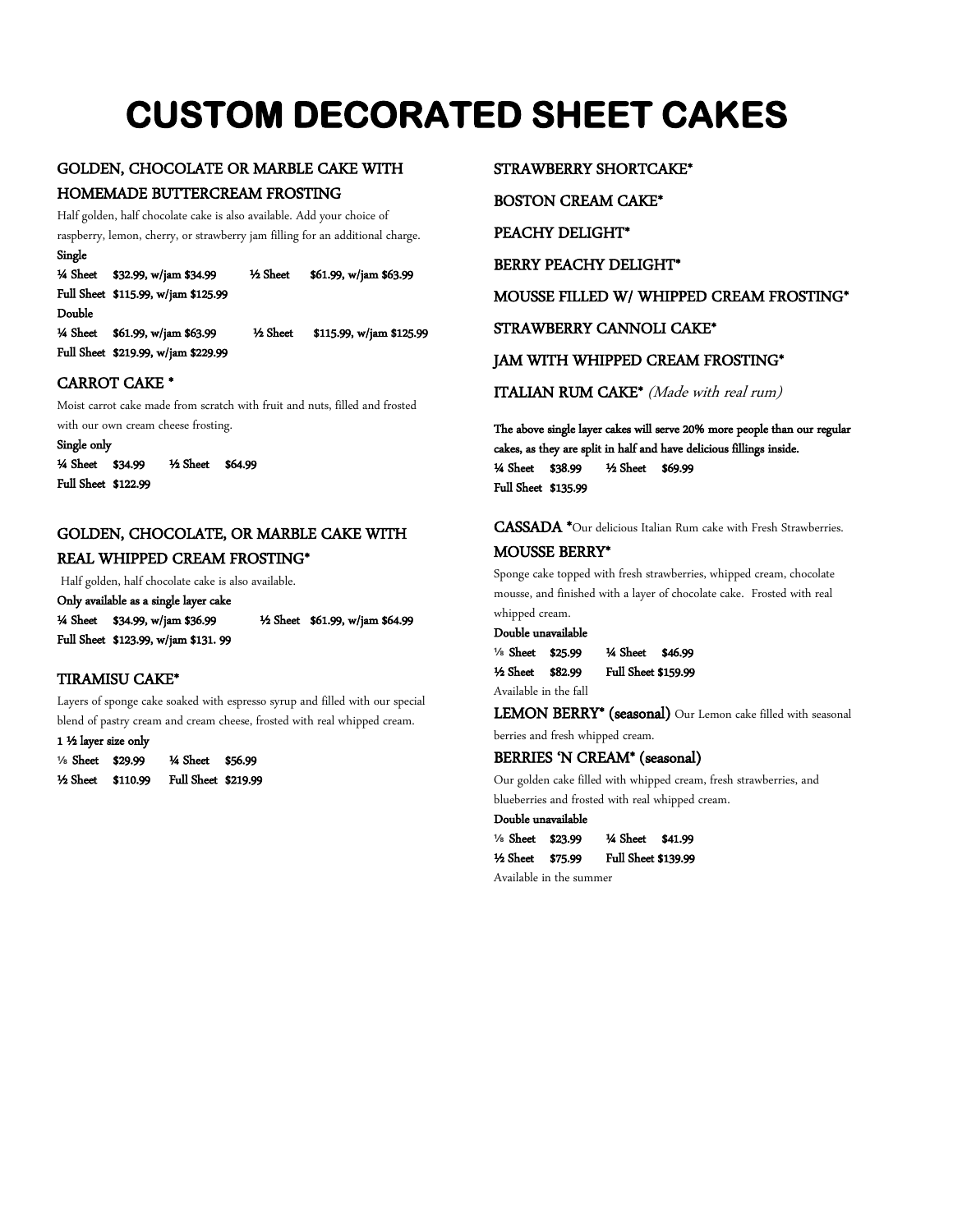# \*CHEESECAKES\* Smooth and creamy SCRATCH MADE cheesecakes!

# SMOOTH & CREAMY CHEESECAKE\*

| 7"                            | \$23.99 | q" | \$36.99 |  |
|-------------------------------|---------|----|---------|--|
| JAM topped                    |         |    |         |  |
| 7"                            | \$26.99 | q" | \$39.99 |  |
| FRESH FRUIT topped (seasonal) |         |    |         |  |
| 7"                            | \$27.99 | o" | \$41.99 |  |
| Fruits vary with availability |         |    |         |  |
| TURTLE CHEESECAKE*            |         |    |         |  |

Creamy cheesecake on a rich chocolate crust topped with caramel, pecans, and chocolate ganache.

|  | 6" | \$23.99 |  | \$30.99 |  | \$39.99 |
|--|----|---------|--|---------|--|---------|
|--|----|---------|--|---------|--|---------|

### BLACK MAGIC CHEESECAKE\*

One layer of our cheesecake topped with a layer of chocolate cake and covered in chocolate ganache.

# 6" \$25.99 7" \$32.99 8" \$42.99

# RASPBERRY SWIRL CHEESECAKE\* (seasonal)

Our Creamy Cheesecake with a swirl of raspberry jam on an Oreo Cookie Crust.

### 6" \$20.99 8" \$32.99

# PUMPKIN or EGGNOG CHEESECAKE\* (seasonal)

Smooth and creamy pumpkin cheesecake with just enough spices and a zesty crust.

7" \$24.99 9" \$38.99 *\*requires refrigeration*

# **STACKED CAKE SELECTIONS**

# ANY OCCASION STACKED CAKES

Add flair to any occasion with a dramatic stacked cake. Available with gold or chocolate cake with buttercream frosting.

# Regular (Serves 20)

8" triple layer cake topped with a 6" double layer cake. \$75.99 Large (Serves 30-35) 10" triple layer cake topped with a 7" double layer cake. \$99.99

# SIGNATURE CHILDREN STACKED CAKES

These stacked cakes include themed decorations and come with licensed character toys and accessories.

Regular (Serves 20) 8" triple layer cake topped with a 6" double layer cake. \$84.99 Large Serves 30-35 10" triple layer cake topped with a 7" double layer cake. \$109.99

Available themes: DISNEY'S FROZEN, WINTER MAGIC DESPICABLE ME, MINION MADE MINNIE MOUSE, BAGS, BOWS, & SHOES UNICORN

### BARBIE DOLL GLAMOR (serves 12) D2

Choose a REAL Barbie doll, available in Caucasian, Hispanic, or African American. Served in a Barbie house box and includes a plastic tube to protect Barbie from cake and frosting.

| Regular:                             | \$54.99  |
|--------------------------------------|----------|
| Barbie cake on 1⁄4 sheet cake        | \$84.99  |
| Barbie cake on 1⁄2 <b>sheet cake</b> | \$105.99 |